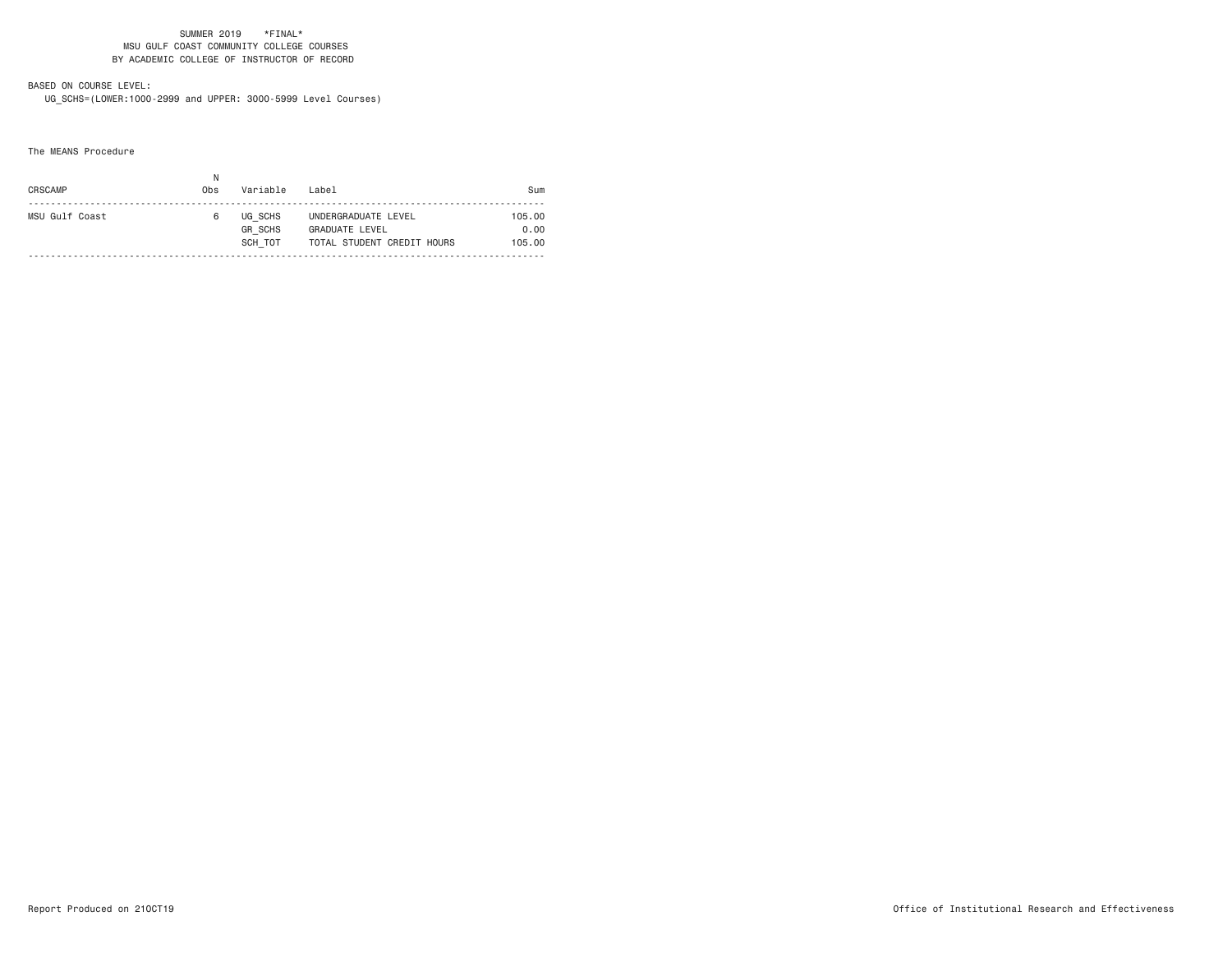## BASED ON COURSE LEVEL:

UG\_SCHS=(LOWER:1000-2999 and UPPER: 3000-5999 Level Courses)

#### The MEANS Procedure

| ACADEMIC COLLEGE | Ν<br>Obs | Variable                             | Label                                                                      | Sum                    |
|------------------|----------|--------------------------------------|----------------------------------------------------------------------------|------------------------|
| Education        | 3        | UG SCHS<br><b>GR SCHS</b><br>SCH TOT | UNDERGRADUATE LEVEL<br><b>GRADUATE LEVEL</b><br>TOTAL STUDENT CREDIT HOURS | 36,00<br>0.00<br>36.00 |
| Engineering      | 3        | UG SCHS<br><b>GR SCHS</b><br>SCH TOT | UNDERGRADUATE LEVEL<br><b>GRADUATE LEVEL</b><br>TOTAL STUDENT CREDIT HOURS | 69.00<br>0.00<br>69.00 |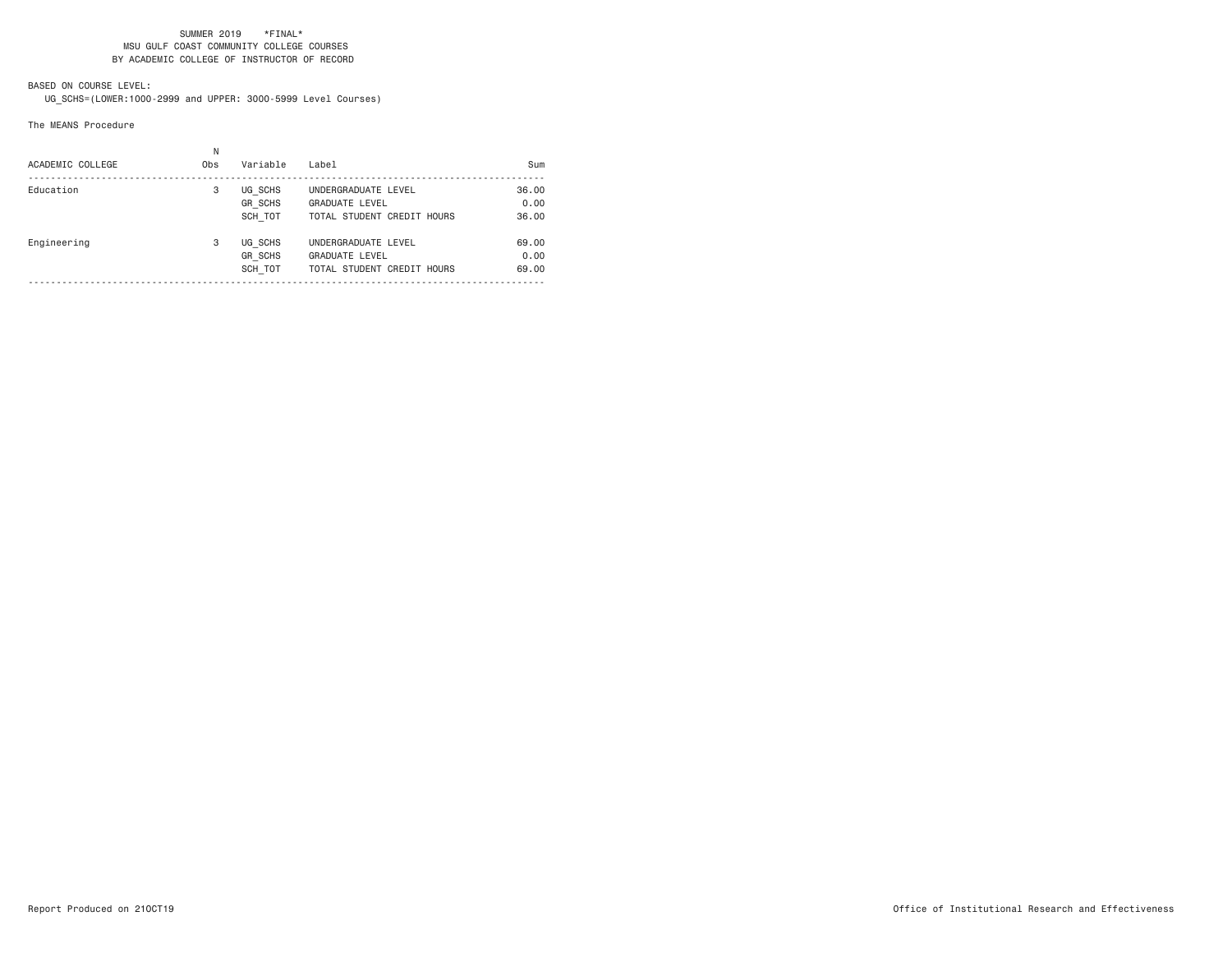## BASED ON COURSE LEVEL:

UG\_SCHS=(LOWER:1000-2999 and UPPER: 3000-5999 Level Courses)

### ACADEMIC COLLEGE=Education

| ACADEMIC DEPARTMENT                                | UNDERGRADUATE<br>LEVEL | GRADUATE<br>LEVEL | TOTAL |
|----------------------------------------------------|------------------------|-------------------|-------|
| Counseling, Educational Psychology, and Foundation | 36.00                  | 0.00              | 36.00 |
|                                                    | 36.00                  | 0.00              | 36.00 |
|                                                    |                        |                   |       |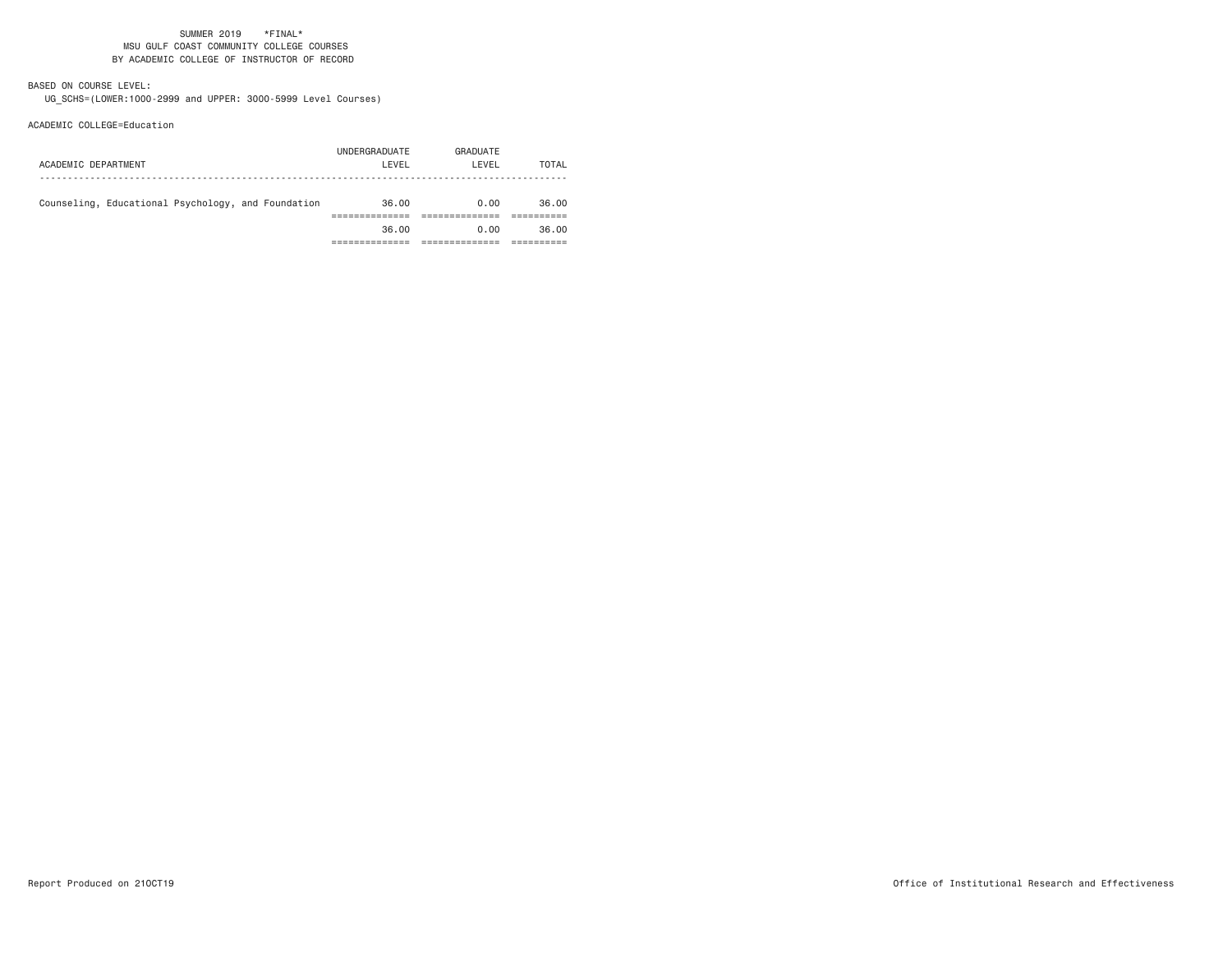## BASED ON COURSE LEVEL:

UG\_SCHS=(LOWER:1000-2999 and UPPER: 3000-5999 Level Courses)

# ACADEMIC COLLEGE=Engineering

| ACADEMIC DEPARTMENT                                                   | UNDERGRADUATE<br>LEVEL | GRADUATE<br>LEVEL | TOTAL          |
|-----------------------------------------------------------------------|------------------------|-------------------|----------------|
| Electrical & Computer Engineering<br>Industrial & Systems Engineering | 39.00<br>30.00         | 0.00<br>0.00      | 39.00<br>30.00 |
|                                                                       | 69.00                  | 0.00              | 69.00          |
|                                                                       |                        |                   |                |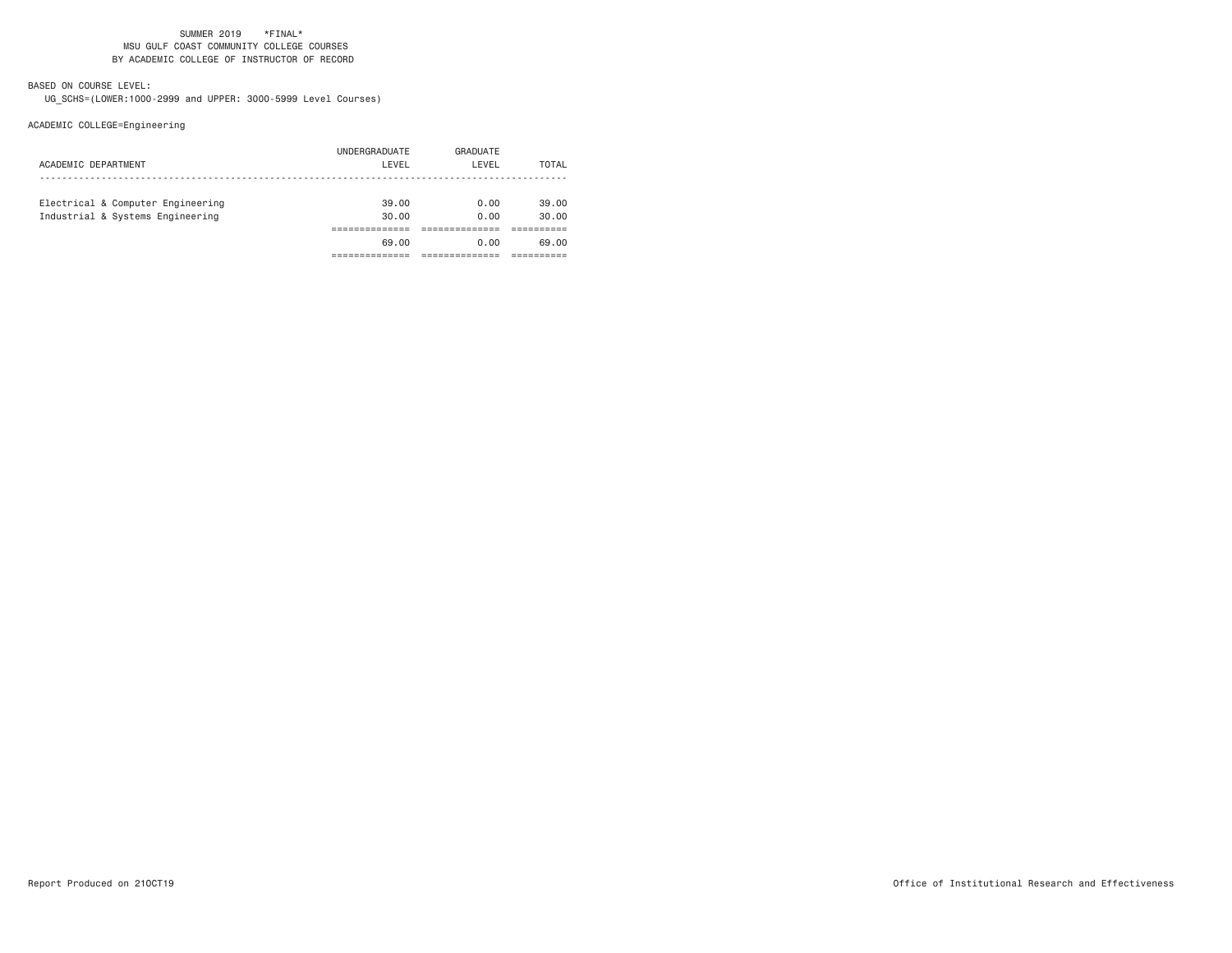#### SUMMER 2019 \*FINAL\* STUDENT CREDIT HOUR DETAIL - MSU GULF COAST COMMUNITY COLLEGE COURSES BY ACADEMIC COLLEGE/DEPARTMENT OF INSTRUCTOR OF RECORD

### ACADEMIC COLLEGE=Education

| ACADEMIC DEPARTMENT                     | Instructor Name   | Rank        | Tenure<br>Status | Course<br>Cip | CRN | Course #                                        | Sec                     | Crs | Type Title                                          | Delvy          | Inst<br>Per          | UG<br>SCHS            | GR<br><b>SCHS</b>    | Total<br>SCHS         |
|-----------------------------------------|-------------------|-------------|------------------|---------------|-----|-------------------------------------------------|-------------------------|-----|-----------------------------------------------------|----------------|----------------------|-----------------------|----------------------|-----------------------|
| Counseling, Educational Psychology, and | Chrestman. Angela | Non-Faculty | Not Applicable   | 350103        |     | 22876 CP 2103<br>22878 CP 3303<br>22879 CP 2203 | 601 E<br>601 E<br>601 E |     | First Work Sem<br>Third Work Sem<br>Second Work Sem | F.<br>F.<br>F. | 1.00<br>1.00<br>1.00 | 6.00<br>21.00<br>9.00 | 0.00<br>0.00<br>0.00 | 6.00<br>21.00<br>9,00 |
|                                         |                   |             |                  |               |     |                                                 |                         |     |                                                     |                |                      | 36.00                 | 0.00                 | <br>36.00             |
|                                         |                   |             |                  |               |     |                                                 |                         |     |                                                     |                |                      | ========              | ========             | $=$ = = = = = = = = = |
| Counseling, Educational Psychology, and |                   |             |                  |               |     |                                                 |                         |     |                                                     |                |                      | 36.00                 | 0.00                 | 36.00                 |
|                                         |                   |             |                  |               |     |                                                 |                         |     |                                                     |                |                      | ========              | ========             | ==========            |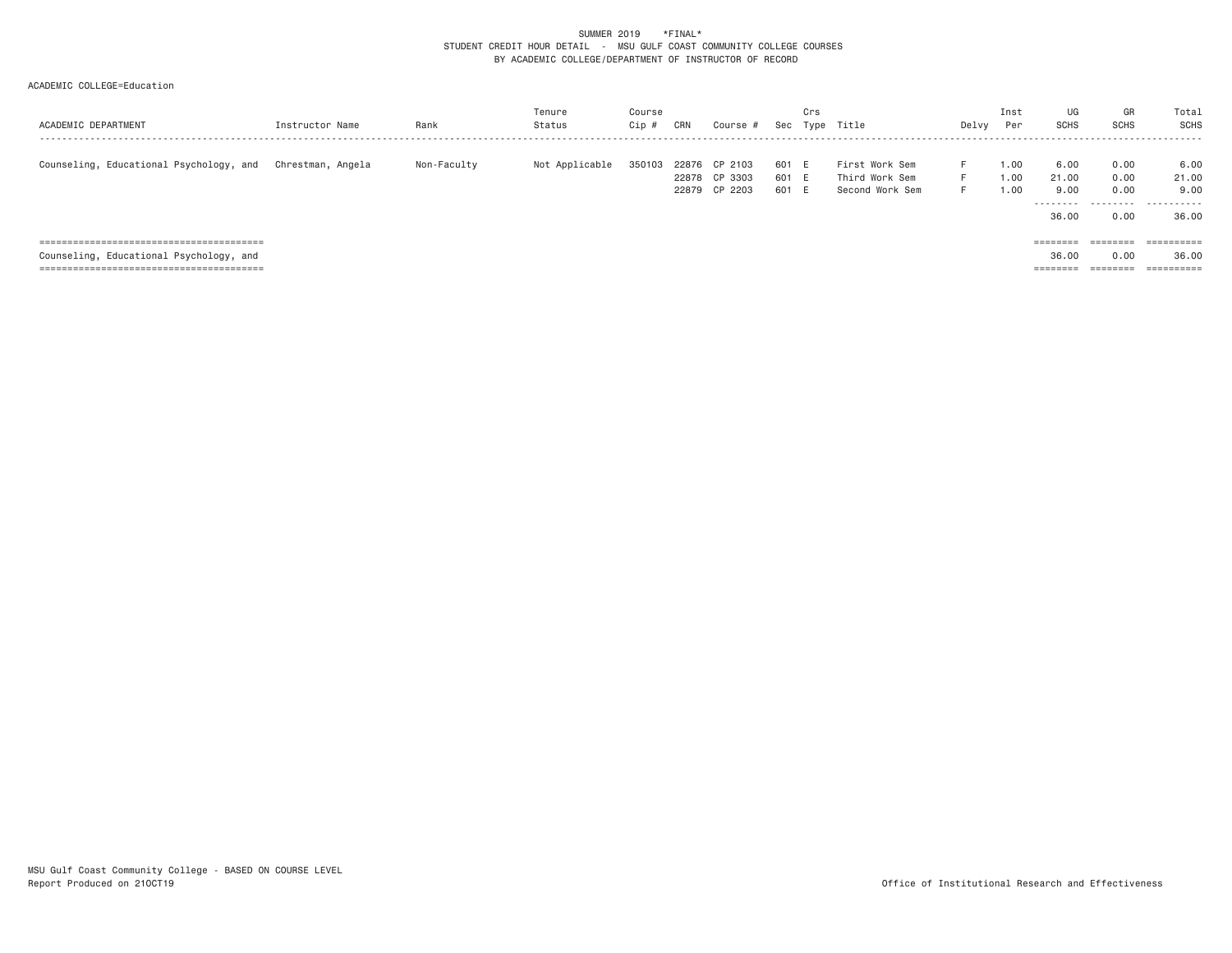### SUMMER 2019 \*FINAL\* STUDENT CREDIT HOUR DETAIL - MSU GULF COAST COMMUNITY COLLEGE COURSES BY ACADEMIC COLLEGE/DEPARTMENT OF INSTRUCTOR OF RECORD

## ACADEMIC COLLEGE=Engineering

| ACADEMIC DEPARTMENT               | Instructor Name        | Rank                              | Tenure<br>Status | Course<br>Cip | CRN | Course         | Sec   | Crs<br>Type | Title               | Delvy | Inst<br>Per | UG<br><b>SCHS</b>                          | GR<br><b>SCHS</b>                                 | Total<br>SCHS                     |
|-----------------------------------|------------------------|-----------------------------------|------------------|---------------|-----|----------------|-------|-------------|---------------------|-------|-------------|--------------------------------------------|---------------------------------------------------|-----------------------------------|
| Electrical & Computer Engineering | Shivakumaraiah, Lokesh | Clinical Assist Pro Non-Ten Track |                  | 141001        |     | 22880 ECE 3413 | 651 C |             | Intro to Electronic |       | 00.1        | 39,00<br>---------<br>39,00                | 0.00<br>.<br>0.00                                 | 39,00<br>.<br>39,00               |
| Electrical & Computer Engineering |                        |                                   |                  |               |     |                |       |             |                     |       |             | ========<br>39,00<br>---------<br>-------- | $=$ = = = = = = =<br>0.00<br>________<br>-------- | ==========<br>39,00<br>========== |